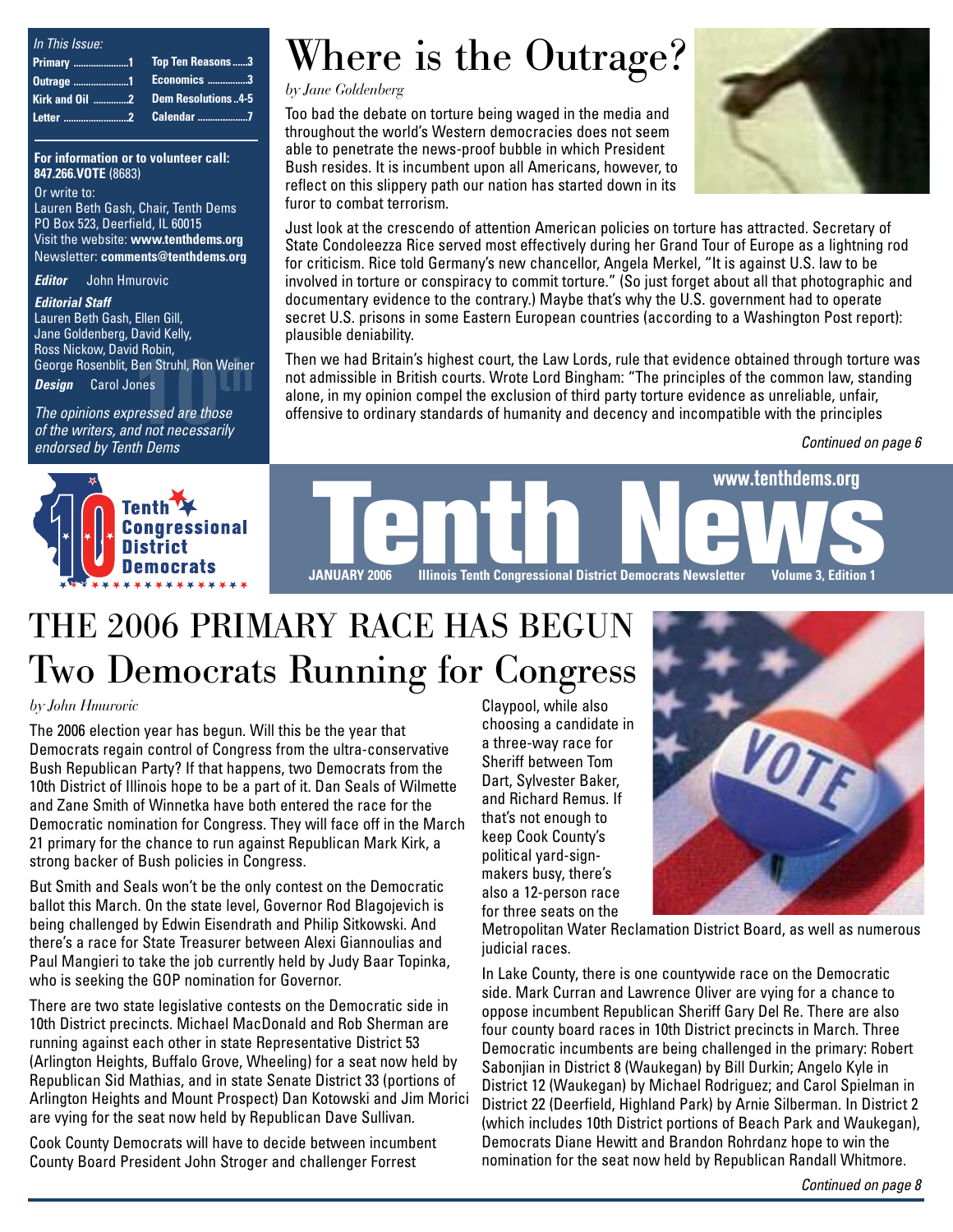#### Kirk's Gift to Big Oil

*by George Rosenblit*

I was surprised to discover that Congressman Mark Kirk was directly responsible for giving \$14 billion of our tax dollars to giant oil corporations such as ExxonMobil, Chevron, ConocoPhillips, BP America, and Shell Oil. Kirk could have used his swing vote on bill H.R. 3893, "Gasoline for America's Security Act" (Roll Call No. 519) to kill this massive giveaway, but he did not.

The money in this bill was supposed to pay for rebuilding refineries damaged by hurricanes along the Gulf Coast. I watched a Senate hearing on TV in which the CEOs of these same corporations defended their profits from high gasoline prices saying they needed the money to rebuild these refineries! Since our taxpayer money was earmarked for the same purpose in the bill, Kirk's vote was responsible for giving an outright gift to these oil giants. Meanwhile, these companies are making historic profits — look at ExxonMobil with a \$25 billion profit in 2004 and a \$7.6 billion best ever second quarter result.

Will these corporations get to keep their enormous profits? If so, shame on Congress. Kirk's vote is an example of "Corporate Welfare" which appears to be an objective of the Republican Party.

Initially, there were not enough votes to pass this bill. So, there was a lot of arm twisting in about 45 minutes of overtime. Certainly, such coercion was not needed on Kirk. After all, he is a loyal Republican who can be counted on to aid and abet the party objectives. His voting record is 87 percent along the Republican line. You can check his voting record on any bill by using the internet — just check the website: http://clerk.house.gov/evs/2005/index.asp for roll call votes on any bill in 2005.

The balance of Kirk's votes, 13 percent, is to placate and lull the voters in the 10th District into thinking he's a great guy in their corner. Kirk's reports in his newsletter and his grandstanding for news items in the local newspapers do not disclose the real Kirk. Why doesn't he discuss the reasoning for his votes on Congressional bills in the 87 percent category in an open public forum or a Town Hall meeting with an open mike for the audience to ask questions? Is he afraid to find out what his constituents really think about him and his votes?

Will the real Mark Kirk stand up!?

### Kirk Votes to Drill for Oil in Alaska Wilderness Before He Votes Against It

*by John Hmurovic*

In the wee hours of Nov. 19, the Republican leadership in the House of Representatives brought up the \$453-billion Defense Appropriations Bill (H.R. 2863) to fund U.S. troops. Inserted in that bill was something that had nothing to do with funding our troops. Alaska Senator Ted Stevens inserted a provision that would allow drilling for oil in ANWR.

Every environmental group in America opposes ANWR drilling, and as a congressman who professes to be a friend of the environment Republican Mark Kirk says he also opposes it. When the final vote came up on H.R. 2863, Kirk took to the floor of the House to voice his opposition to inserting the ANWR provision in the defense spending bill and then joined 15 other

Republicans to vote against the Defense Appropriations Bill. Democrats who feared being attacked as voting "against our brave soldiers" supported the bill, even with ANWR drilling in it. It easily passed by a vote of 308-106.

"No vote on oil drilling in the Alaskan Wildlife Refuge," is how Mark Kirk described his vote on his website. Mark Kirk, a self-described "Green Republican," who knows his district is very proenvironment, wants you to believe that he is a friend of the environment.

But instead of blindly accepting political marketing images, let's return to the facts:

Just a short time earlier that morning, H. Res. 639 was introduced. "Though the *Continued on page 8*

# A Letter to My Congressman

#### *by Ron Weiner*

Last month, in answer to an e-mail communication from my wife, Congressman Mark Kirk sent what I suspect was a form e-letter that was probably also sent to others who commented to him about the continuing U.S. presence in Iraq. It was, in a word, ludicrous.

His simple-minded and wrong-headed answer regarding our presence in Iraq was astounding. Laying down the same disastrous theme used by President Bush when he said, as he had so often in the past, that in order to honor the more than 2,000 who have already died there "we must finish the job in Iraq," Mr. Kirk, not at all to my surprise, toed the party line.

Had he not noticed the futility of continuing to attempt to "finish the job" in the face of successful efforts on the part of the dissident Iraqi factions to kill more and more of our troops with each passing day? Had it at all occurred to him that while engaging in this ongoing futility we are losing ever more lives to a total going well beyond 2,000, and causing more and more mothers and fathers the pain and suffering of losing their children? How long does he expect this go on, and does he really believe that we will ever "finish the job?" Then, in further support of Mr. Bush, he stated "that we are going to make this the last war in Iraq by forging a lasting peace." Surely he must realize that such will never happen as long as even a single armed American in battle dress remains there.

Throughout his rambling letter our congressman attempted to compare the actions and policies of President Truman some 60 years ago in trying to manage the cold war, with the actions and policies of the Bush administration today. He anachronistically pointed out that Truman, in the face of general disapproval on the part of most Americans "supported the creation of NATO [and] wrote the Marshall Plan" (gee, if he did, why wasn't it instead called the Truman Plan?). Kirk failed to note that Truman was seeking *diplomatic* solutions to the quandary the world was in at that time (that's diplomatic solutions, Congressman, not *dangerous and deadly* ones). Kirk failed to note that Truman took these steps to avoid a war, not prosecute one.

This is no cold war we find ourselves fighting today. It is a hot war, a very hot war indeed, one with dreadful consequences to more than 15,000 wounded young Americans, many of whom will lack proper health care in the years ahead as they attempt to face life while coping with injuries in body and mind sustained while fighting in good faith in a war based on lies, a lack of health care due in large part to the failure of the Congress who voted as Mark Kirk did *with the deciding vote* to deny them that care.

*Ron is a retired Naval Reserve Officer with 33 years combined active and inactive service.*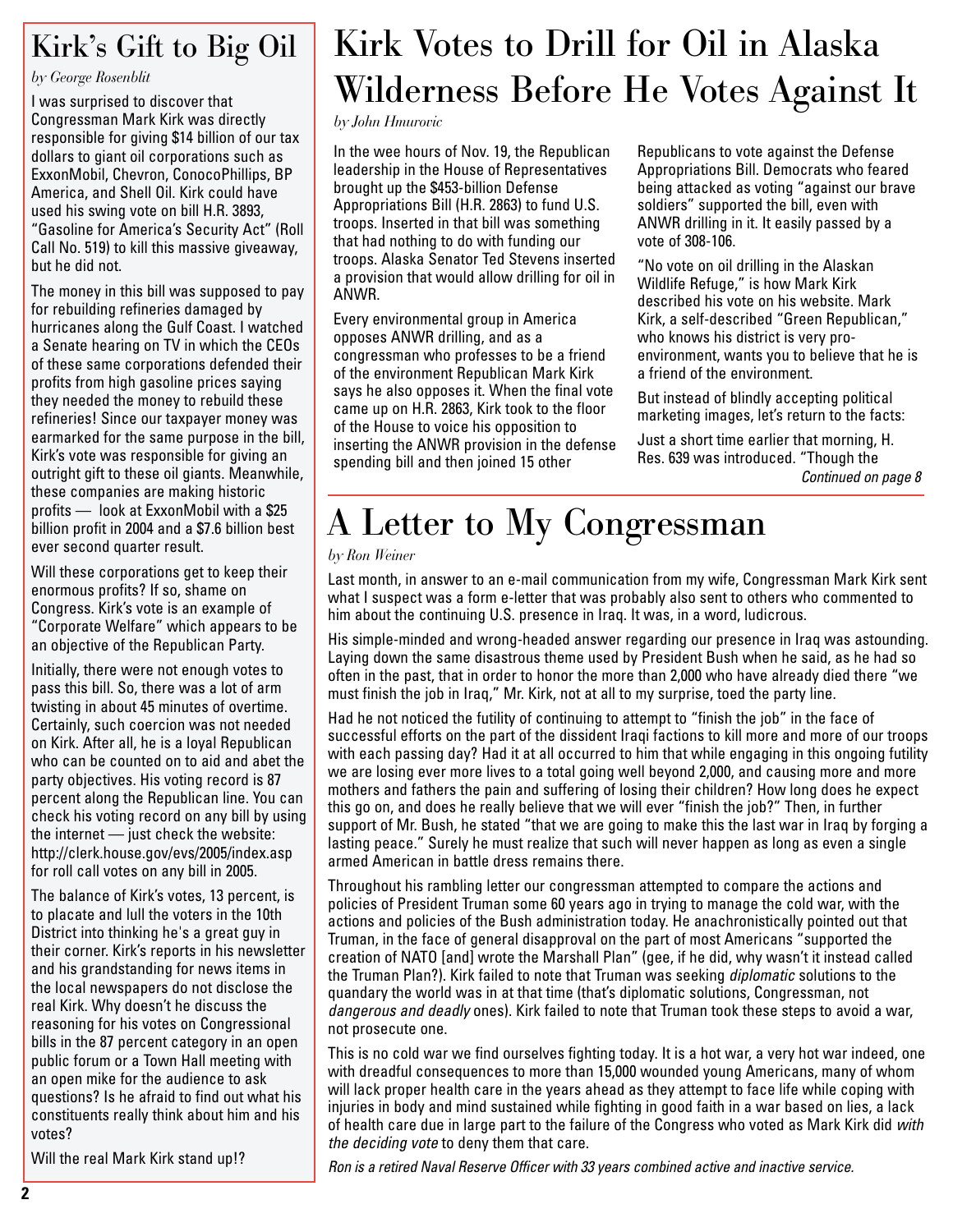### Top Ten Reasons Republicans Gave Us in 2005 To Vote Against Them in 2006

*by Ben Struhl*

- 10. George Bush ended his first term with at least 34 welldocumented scandals, all egregious and insidious. Salon.com did an article about these scandals: "The Scandal Sheet," which can be found at www.salon.com/news/feature/2005/01/18/ scandal/index.html.
- 9. The GOP continues efforts to roll back environmental protections. The Republicans' signature effort has been to allow oil drilling in the Alaska National Wildlife Refuge (ANWR). Republicans are still pushing hard for ANWR drilling to become reality.
- 8. Republicans passed a draconian bankruptcy reform bill, making it overly difficult for individual citizens to declare bankruptcy and making it harder for people to get out of bankruptcy. This measure, like so many others, is punitive toward working-class Americans, and only benefits large corporations and credit card companies.
- 7. Republicans have been supporting efforts to teach creationism in schools, thinly disguised by the new term "intelligent design." Like so many other Republican policies, support of intelligent design completely disregards science, and asks that personal beliefs be taught in biology classrooms.
- 6. Bush pushed strongly to "reform" Social Security early in the year, but by reform he obviously meant "destroy." Although Bush's plans were so unpopular that they were eventually no longer mentioned, some say it is likely Republicans will revisit this issue.
- 5. Republicans have refused to give our troops pay raises or expanded medical coverage and disability benefits. On top of this, nearly 800 troops died last year in Iraq.
- 4. The neocons who run foreign policy, Vice President Dick Cheney in particular, have





been staunch advocates of allowing the U.S. to torture its prisoners. Even when the Senate voted 90-9 to prohibit torture, the Bush administration continued to insist that the current U.S. torture policy should be maintained.

- 3. Dick Cheney's Chief of Staff, Scooter Libby, was indicted for obstruction of justice by special council Patrick Fitzgerald. Libby was the first sitting executive branch staff member ever indicted of a crime. Such criminal behavior is systemic in the Republicanrun government, with House Majority leader Tom Delay also facing criminal charges, and Senate Majority leader Bill Frist being investigated for insider trading.
- 2. The Terri Schiavo case was another example of Republicans showing poor priorities. Contradicting dozens of judges who had already heard the case, the Republican Congress flew back from recess in an emergency session to meddle in one family's tragedy. Bush flew in late at night to sign a bill that forced yet another judge to hear the case, further drawing out the tragedy.
- 1. While Republicans responded quickly to intercede in the Shiavo case, they did nothing to address the tragedy of the families who battled the effects of Hurricane Katrina until days after it happened. Bush refused to come back from vacation for several days, Cheney likewise. Meanwhile, Bush appointee Michael Brown, head of FEMA, did almost nothing to provide disaster relief in New Orleans. Republicans, advocating "a government so small you could drown it in a bathtub," got exactly what they wanted in New Orleans and all along the Gulf Coast.

# Seventh-Grade Economics Eludes Republican Majority in U.S. House

*by Ellen Gill*

A couple of years ago, I taught a personal economics class to 7th graders at Twin Groves Jr. High School in Buffalo Grove. In the class, we went through modules about earning and spending money and saving up for something special. In one hour, the children created a family budget and learned to allocate limited resources. All of the children figured out that they had to house, feed and cloth everyone in their family before they could go to the mall and buy those extra CDs or that \$500 pair of gym shoes. They learned about being prepared for emergencies and investing in their families'



future through education. Too bad no members of our Congress took that class. Rather, the U.S. House chose to ignore basic needs, leave our safety and welfare to chance, ignore our future and lavish tax cuts on the wealthy. Tenth District Congressman Mark Kirk cast the deciding vote changing his "No" vote to "Yes" in the wee hours of November 18 to make the result 217 to 215.

Among the most noteworthy cuts made by the House so we could afford permanent tax cuts for the wealthiest one-percent of taxpayers were in Medicaid, student loans, child-support enforcement, food stamps and Temporary Assistance for Needy Families. There were also cuts in family farm subsidies and rural business investment programs.

According to the Congressional Budget Office (CBO), the House cuts in Medicaid will total nearly \$30 billion over the next 10 years by charging more out-of-pocket health care costs and reducing covered health care services. However the CBO claims that the charges themselves will not create the savings. They expect that most of the savings will come from rejection of needed medical care and prescriptions by those in need unable to pay their newly required share.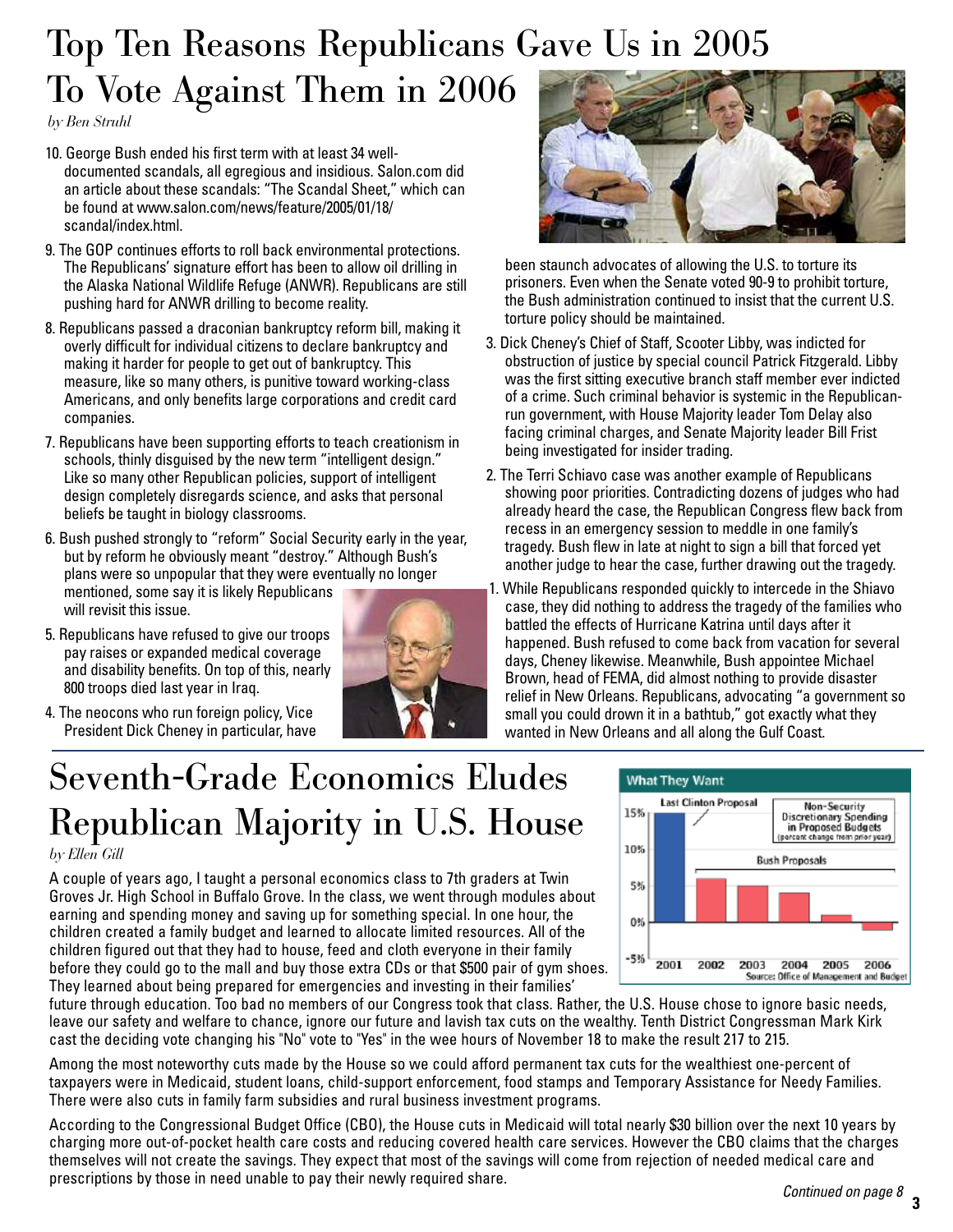### **DEMOCRATIC**

### **RESOLUTIONS**

#### **FOR 2006**

*by Ross Nickow*

*The object of a new year* 

*is not that we should have*

*a new year.*

*It is that we should have* 

*a new soul.* 

*~G.K. Chesterton*

New Year's resolutions can be fleeting and trite—an annual fad rehashed every January 1st. They're often forgotten faster than Ohio's 2004 voting irregularities. But 2006 is shaping up as a turning point after five years of a Republican rampage trampling on our lives, our nation and our future. Our dedication combined with perseverance can reverse this disastrous trend and make 2006 a year of great promise and progress—a year when the Democratic Party creates sweeping inroads in

government, along with honesty, accountability and compassion. Some 10th District elected officials, candidates and activists shared their resolutions, hopes and dreams for the New Year with Tenth News:

**Michael Bond** (Candidate, State Senate, District 31): …the issues facing our community have a direct impact on my children. The challenges we face in northern Lake County require new leadership….

**Pat Botterman** (Chair, Wheeling Township Democrats): We resolve to defeat Mark Kirk, re-elect state Senator Terry Link, state Representatives Kathy Ryg & Elaine Nekritz and elect Democratic candidates Peter Gutzmer for state Senate and Michael MacDonald for state Representative. In pursuit of that goal, we will work to recruit and train 142 precinct representatives within Wheeling Township.

**Bill Crowley** (10th District Democratic State Central Committeeman and Chair, New Trier Township Democrats): My wish for 2006—That our country will wake up to the mortal damage that has been done to its people and people around the world these last five years and begin the arduous task of repairing the harm and restoring our good name.

**Sharyn Elman** (Candidate, State Representative, District 62): My wish for 2006 (besides winning my election for State Rep. in the 62nd district!) is that more citizens will get involved in the process. It is CITIZEN ACTION that makes a difference in every election, in every issue, and in every decision that is made not only in our state, but in the country and in the world.



**Jim Gagne** (Blogger, DeeplyBlue.blogspot.com): I resolve to talk MORE about the criminal, incompetent, unfeeling, evil cabal that inhabits our White House. It is so easy to assume that everyone is paying attention to details and knows what these fascists are doing, but the fact that almost half of the people voted

for them make clear that most people just don't know what's going on. So, we have to take a page out of the Republicans' very successful technique of telling the same lie over and over again by telling the truth about what they are doing over and over again. We can't let up

**Susan Garrett** (State Senator, District 29): I hope that 2006 finds peace here in the United States and across the world.

if we are going to turn things around starting in 2006.

**Lauren Beth Gash** (10th District Democratic State Central Committeewoman; Chair, Moraine Township Democratic Organization; and Chair, Tenth Congressional District Democrats): I do love proverbs, as those who are close to me can attest (ask my kids —- they just LOVE my daily reading of wise words and sayings…). One of my all-time favorites comes from Ralph Waldo

*Susan Garrett*

Emerson—"To laugh often and much, to win the respect of intelligent people and the affection of children, to earn the appreciation of honest critics and endure the betrayal of false friends, to appreciate beauty, to find the best in others, to leave the world a bit better, whether by a healthy child, a garden patch or a redeemed social condition; to know even one life has breathed easier because you have lived. This is to have succeeded!" These are my goals. To succeed in the ways that really matter. To be grateful for what I have been lucky enough to have been given. To spend the kind of meaningful quality time with my husband and children that strengthens us, as we have these last few years. To continue the political fight to elect more Democrats to offices at all levels of government, including the "pipeline" local offices that matter so much more than people realize. To bring more people into the political process, recognizing that "the most important job in government is that of citizen." To work in the greater non-profit community for the causes that matter to me. And to tend my gardens (one of my greatest joys) and keep sharing my plant divisions.

**Ellen Gill** (Blogger, EllenoftheTenth.blogspot.com): OK, what I really want to do in 2006 is write a book, a thriller of epic proportions that will make me a ton of money and get me on Oprah. My book will be about a country where folks have a say in their government and worship as they wish. The country is respected throughout the world. There is money for education and there are good jobs with benefits. There are exciting places to live and fun places to visit. In fact, the country is so great



*Michael Bond*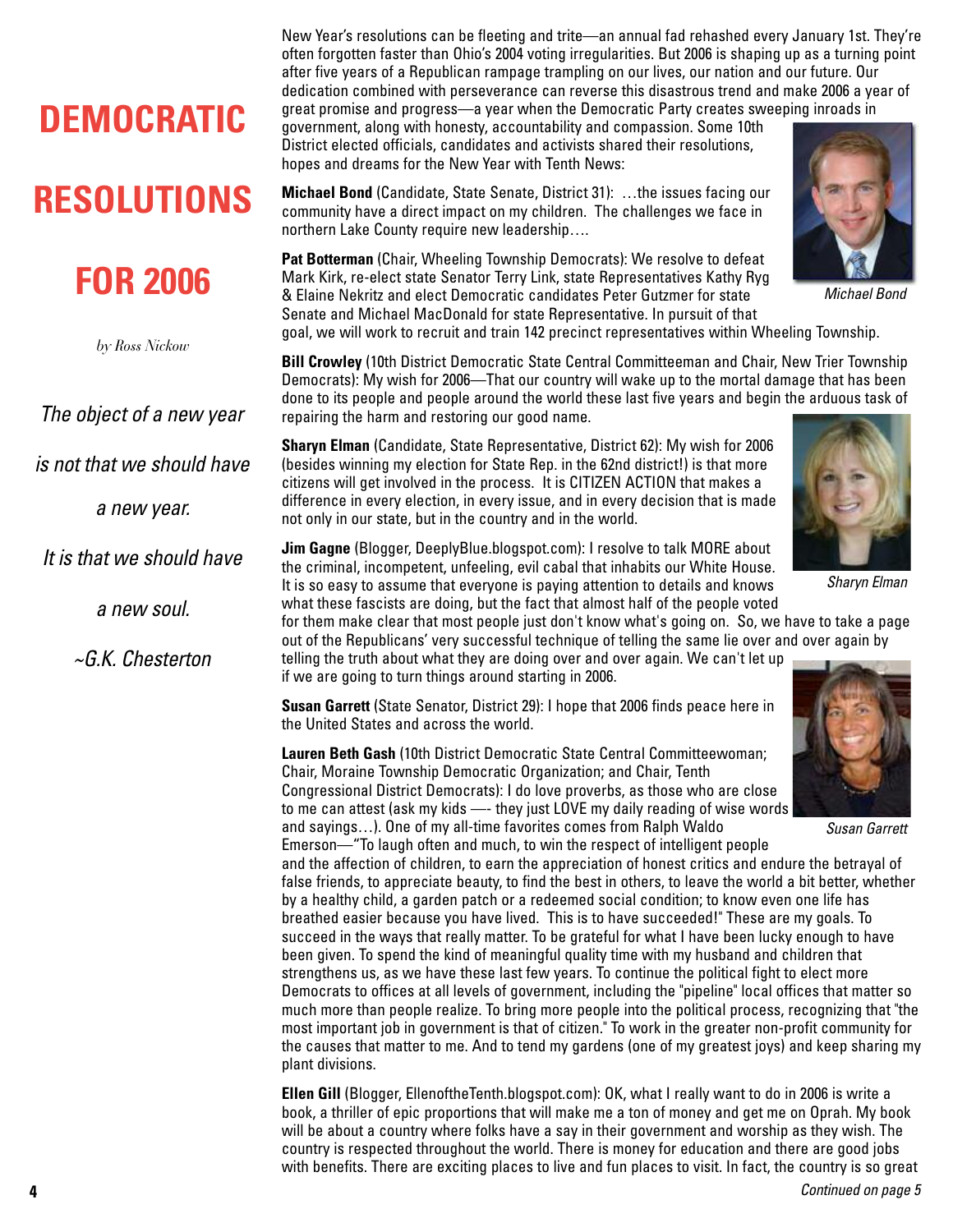that a small group of people decide they don't want to share the wealth. They steal an election and quiet the press. They begin to dismantle the structure that ensured justice and opportunity. They change foreign policy and start an illegal war to isolate the country from the rest of the world and suck all the prosperity out, leaving people insecure, ignorant and scared. They create rules for regular folk to live by, enforced by a false god, but consider themselves an elite group to which no rules apply. Then, through carelessness and malfeasance they poison the country's environment, allow an attack

on a major city and total destruction of a historical jewel. Oh....that really happened.... How about I write a story no one will believe....the people of that country take it back.

**Mike Kreloff** (Chair, Northfield Township Democrats): Elections with good voting equipment and great voting weather.



*Mike Kreloff* 

**Matt Lowry** (Lake County DFA Organizer): My hope is that, on the local & state level, we continue to foster a grass-roots progressive

movement that will serve to ensure that all the residents of Lake County and Illinois are represented. I would like to see our state become a progressive beacon to other states on issues that affect us all, such as health care. On the national level, it is my hope that we can elect more principled progressives to Congress in the mold of Barack Obama, Russ Feingold and the late Paul Wellstone. It is

my hope that we are also able to elect more women to Congress, such as Melissa Bean and Christine Cegelis. Only by working together on issues that unite everyone can we bring balance and sanity back to our government.

**Karen May** (State Representative, District 58): Here are my resolutions for 2006—1. Form an environmental caucus in the Illinois General Assembly. 2. Visit Diane Peranich, my adopted legislator from Mississippi, to seek information on further ways we can help the Gulf Coast



*Karen May*

recover from the hurricanes. 3. Make the time to work out at least four times a week to stay healthy and strong enough to fight all the battles in Springfield. Have dinner with my husband/family at least as often to keep balance in my life. 4. Ring 3,000 doorbells to stay in touch with constituents. 5. Remember to say thank you to staffers and volunteers who help constituents and me.

**Mitch Miller** (Co-chair, West Deerfield Township Democratic Organization): Our New Year's resolution is to fill all of our precincts with energized Committee People to insure a successful election. Have a very Democratic New Year!!!

**Sharon Narrod** (Candidate, Lake County Clerk): Spend more time listening to what other people have to say and less time waiting for my turn to speak. My hope/dream/goal is to be given the opportunity to serve the people of Lake County as their Clerk, and fulfill a dream of being a good public servant in the truest sense of the word.

**Elaine Nekritz** (State Representative, District 57): I have two resolutions. The first (as it is every year) is to be a stronger voice in speaking out against injustice and intolerance whenever and wherever I see it. Second, I am going to find a way to take on the producers of toxic chemicals who continue to deny that their products have any effect on human health and our environment. Since the current White House won't do anything at the federal level, we have to do something more local.

**Alan Prochaska** (Candidate, 10th District Democratic State Central Committeeman): Dream and Resolution for 2006—Our Democratic Party's values prevail in our District, State and Nation through a unified party.

**James Rosen** (Blogger, TheDailyCurmudgeon.blogspot.com): New Year's Resolutions—To be less cranky. To be more generous with my billions. Hopes for 2006—Subpoena power for Democrats; Peace on Earth or at least peace and quiet in my house; to find a really good piece of whitefish.

**Kathy Ryg** (State Representative, District 59): I hope that I and everyone around me can find the balance in our busy lives, remember our priorities and then work like crazy on the important things always remembering we will never catch up and it's people who really count!

**Dan Seals** (Candidate, U.S. Congress, 10th District): My hope for 2006 is that our nation be a force for peace and prosperity at home and abroad. In good times and bad, we remain one of the greatest sources of stability and prosperity for the world, and we should be proud of that. I hope we can continue in that tradition in 2006, so that both our nation and all nations can move closer to realizing their full potential.

**Zane Smith** (Candidate, U.S. Congress, 10th District): My resolution is to try to bring our nation back to higher ground.

**Debra Shore** (Candidate, Metropolitan Water Reclamation District of Greater Chicago): My hopes and dreams for 2006? That humility

begins to outstrip hubris in public life. That we revive the notion of the common good, restore a sense of common purpose, and seek to live in right relationship with the land. For our waters and woods to be healthy in this broad metropolitan region, for rare nature to survive in our midst, we will all be asked to help out. We are the village it takes to raise this child, to nurture it, and to make wise choices on its behalf. How well we can make a healthy home for ourselves and the creatures around us —this month, this year and in the years ahead—will determine the



*Debra Shore*

legacy we leave for our children and their children. I believe we have a chance here, a rare moment in time, when we can set the course for generations—toward a sustainable, harmonious, healthy relationship with nearby nature—or not. In a very real sense, it is what we do in our lifetimes that will determine whether we have succeeded. This is a solemn task—and a joyous opportunity. It is my hope, finally, to be able to promote stewardship of our precious freshwater resources from a position on the board of the Metropolitan Water Reclamation District with your support on March 21!

**Mary Ellen Vanderventer** (Lake County Recorder): My steadfast

resolution for 2006 is to spend more time with my friends! Saying "no" is so hard for me. But I'm going to try to politely say "no" to more committees & responsibilities; and "yes" to more time with my friends—especially my girlfriends! Peace and Happiness in 2006!

**Sue Walton** (Alderman, Rolling Meadows 1st Ward and Chair, Palatine Township Democrats): Hope for 2006—Unity, and to set aside personal agendas and seek the greater good.



*Sue Walton*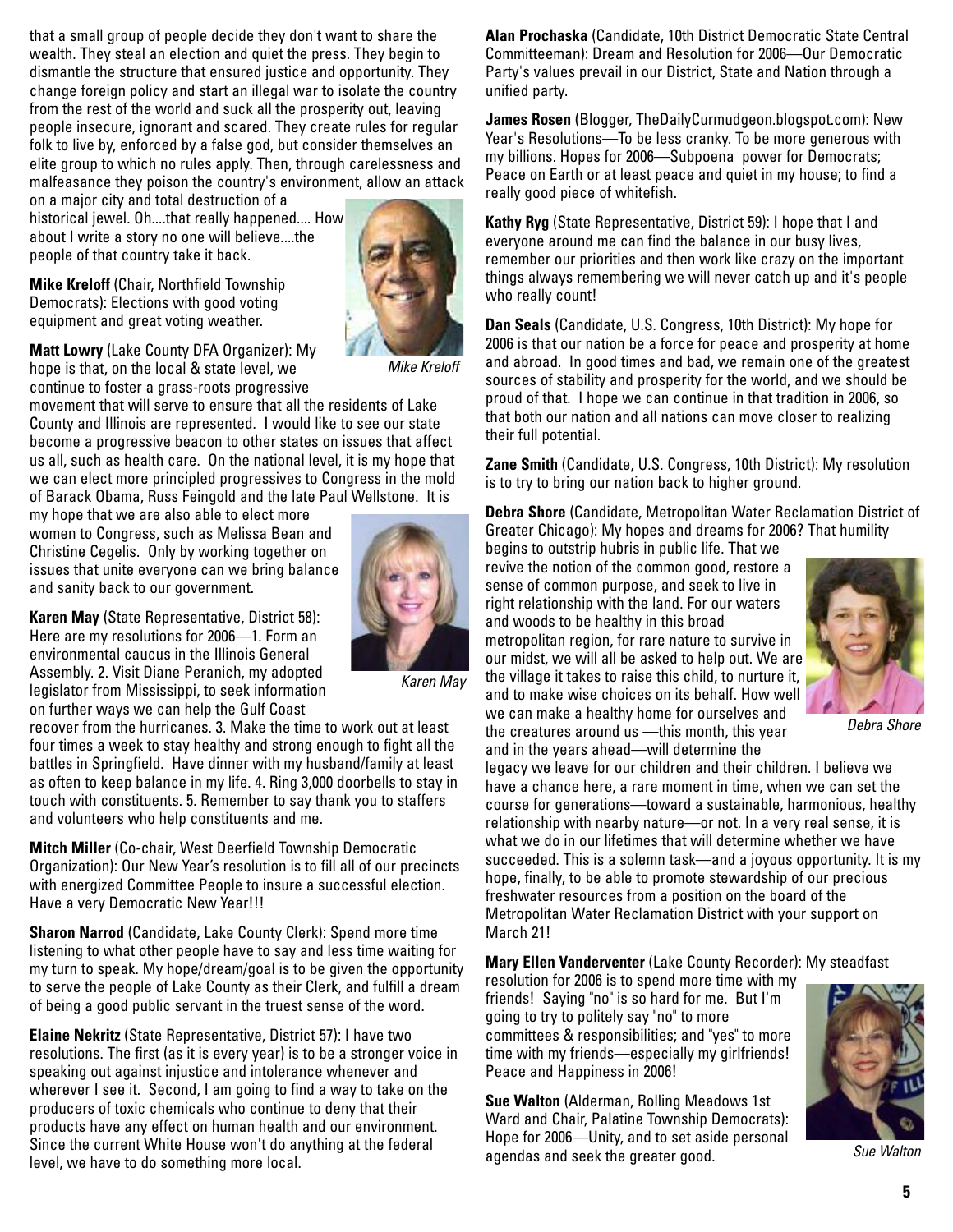**Outrage,** *continued from page 1*



*The photos of American soldiers mistreating prisoners at Abu Ghraib outraged many around the world, but apparently not many in the Bush administration.*

which should animate a tribunal seeking to administer justice." The seven Law Lords had unanimously overturned an appeal court judgment that such evidence could be used if it was obtained abroad from third parties (sound familiar?) if Britain had not participated in the torture, according to The Guardian newspaper.

All this, ironically, from a country against which we once fought a war over principles enshrined in our Constitution that protect

the average citizen against the abuses of a king. Note these other unequivocal positions from the Law Lords: "Torture is an unqualified evil. It can never be justified" – Lord Brown. "(Torture's) admission would shock the conscience, abuse or degrade the proceedings and involve the state in moral defilement." – Lord Carswell. "Once torture has become acclimatized in a legal system it spreads like an infectious disease, hardening and brutalizing those who have become accustomed to its use." – Lord Hope.

This is Britain, source of our own common-law tradition. So what's changed here? We're not the only country that's suffered terrorist attacks. In fact, despite the dramatic horror of the destruction of the World Trade Center and so many thousands of lives lost, terrorism is a relatively new phenomenon on these shores, compared to countries in Europe and the Middle East.

While the Bush Administration continues to deny it commits torture – of course Attorney General Alberto Gonzales' famous memorandum defined torture so narrowly that what we might consider a cruel and inhuman treatment would practically have to cause death to be considered torture – we've got Sen. John McCain putting his significant moral authority behind a no-torture-ever policy in a bill that passed the Senate 90 to 9. The House of Representatives just followed suit with an overwhelming, though non-binding, vote against torture.

These votes show us that torture is not a partisan issue. It's about power. As Lord Acton once famously said, "Power corrupts, and absolute power corrupts absolutely." Doesn't the power to commit torture get us closer to absolute power, at least over life and limb, since these so-called enemy combatants don't have the recourse of the courts?

In his essay in Newsweek (11/21/05), McCain explains, "Prisoner abuses exact a terrible toll on us in this war of ideas. They inevitably become public, and when they do, they threaten our moral standing, and expose us to false but widely disseminated charges that democracies are no more inherently idealistic and moral than other regimes."

Meanwhile, we also have Charles Krauthammer, considered a conservative heavyweight pundit, writing a 4,000-word argument in The Weekly Standard for the necessity of torture in limited circumstances, such as the "ticking time bomb" scenario, in which information could help us prevent an imminent terrorist attack. He proposes that a detailed set of rules administered by officials at the highest levels would prevent abuses a la Abu Ghraib. Apparently the information supposedly in the offing would be the ends to justify the means.

But how could we ever really be sure that the information was indeed buried inside the detainee's mind? Don't we have enough experience with unreliable sources? Anybody remember Saddam Hussein's weapons of mass destruction?

And then we have The Nation magazine, that stalwart bastion of liberalism that has devoted its end-of-year issue to "The Torture Complex" in the United States. That this current U.S. topic can fill an entire magazine should make us all gag. In its opening editorial, the editors of the Nation write: "The acceptance of torture amounts to a crisis of democratic culture, requiring patient cultivation of outrage on the part of the antiwar movement and human rights campaigners."

So how about it? This is about all Americans standing up and taking back our country from the ideologues who will do anything to achieve a set of ends (unclear though they may be). As McCain notes, our adherence to the Geneva Conventions honors all of us, most importantly our troops who need to believe they're risking life and limb for a set of honorable ideals, "that we (are) different from our enemies, that we (are) better than them."

Where is the outrage? Among Republicans? Among Democrats? If we of different political stripes can't at least stand shoulder to shoulder against committing these depraved acts we associate with only the most notorious dictators – Idi Amin, Josef Stalin, Adolph Hitler, Saddam Hussein – what does that say about what we've become?

PAID ADVERTISEMENT



**Call for an appointment to discuss: Auto • Home • Life • Business 847.338.0190 dparra1@farmersagent.com**

FARMERS ® **Gets you back where you belong.®**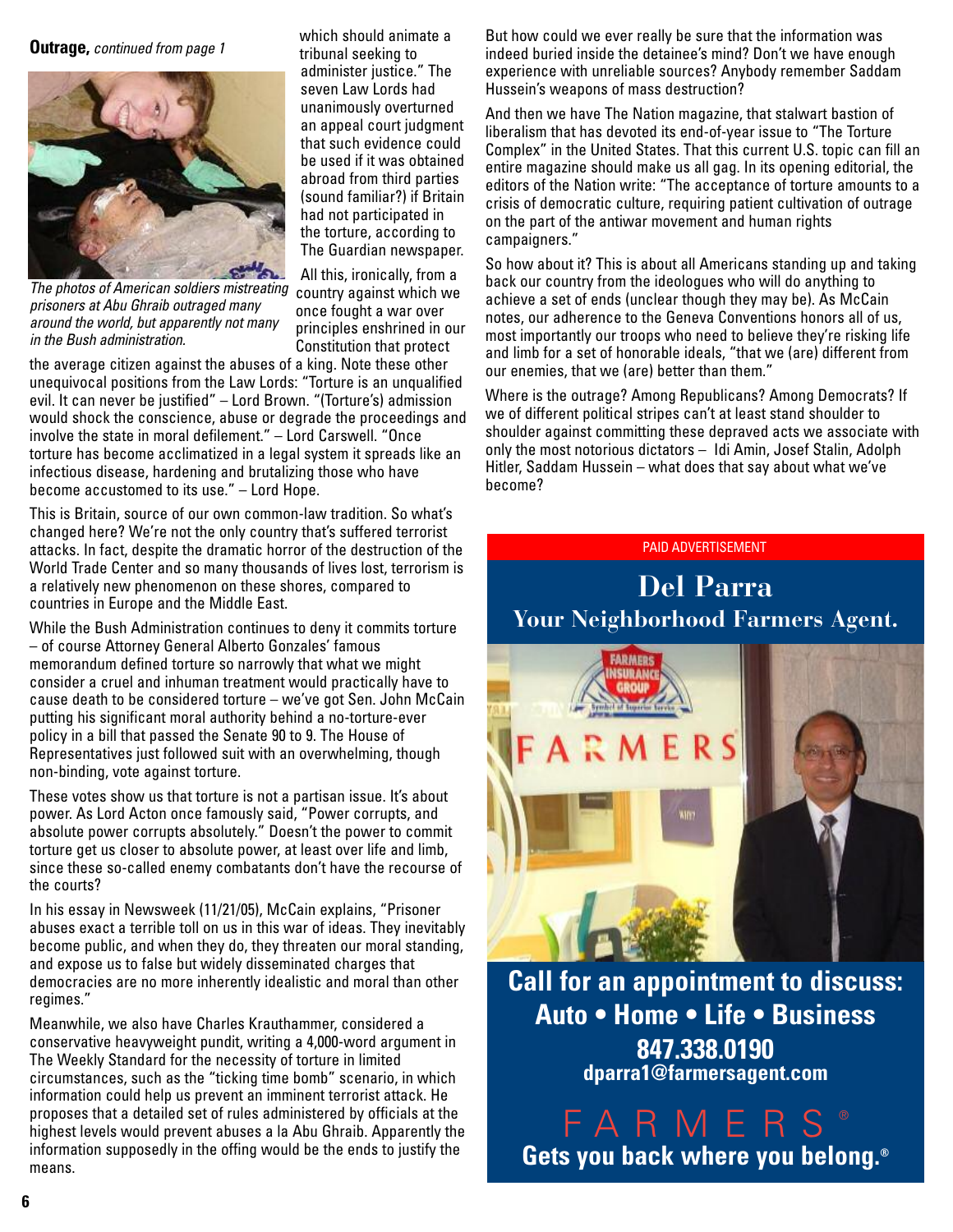# **Things To Do, Places To Be!**

Go to the "Events" link at **www.tenthdems.org** for more details on these events (possible cost, RSVP, etc.), as well as information on other events.

#### **Capitol Steps**

**Comedy Troupe Sunday, January 22, 2006 • 3:00 pm Centre East 9501 Skokie Boulevard, Skokie**

*Join us for dinner afterwards at* Ruby Tuesday, 5203 Old Orchard Road, Skokie, Illinois

For info please call: 847.266.VOTE (8683) or, write to events@tenthdems.org

### Book Club to Revive!

#### *by David Robin*

The Tenth Dems book discussion group has been on hiatus over the summer and fall, but it will start up again in January, beginning with an extremely important book, *"Off Center: The Republican Revolution and the Erosion of American Democracy,"* by political scientists Jacob Hacker and Paul Pierson.



The conventional wisdom about our system is that politicians can never afford to stray too far from the center, because, if they do, the voters will turn them out of office. The thesis of this book, and the meaning of the phrase "off center," is that the Republican Party has managed to do the seemingly impossible: move the governance of the country to the extreme right, even though our society has not moved in that direction. The authors document (in upsetting detail) just what the Republicans have done and how they have managed to do it. At the end of the book, they attempt to suggest what can be done to turn things around. This is obviously a question of vital importance as we approach the 2006 elections.

In addition to reading the book, you may want to listen to Terry Gross's December 1 interview with the authors on "Fresh Air." (Go to www.npr.org, select Fresh Air from the Programs and Schedules dropdown, click on Past Shows on the right navigational space, and choose Dec. 1.) The authors also have a website devoted to the book at www.hackerpierson.com/. For more background on one of the real villains of the piece, listen to Terry's October 2, 2003, interview with Grover Norquist.

Dates and locations for the book discussions haven't been set yet, but we will meet on two evenings in mid-January, once in Lake County and once in Cook County, Details will be posted on www.tenthdems.org/ and sent out via email when they are available. Please let me know if you think you'll be interested in attending (DRobinIL10@aol.com or 847-433-5230).

## **FREE TOWN HALL FORUM ON JANUARY 7** Moving Forward On Iraq: How Do We Leave and When

How do we leave Iraq, and when? That's the question that will be discussed during a 10th District town hall meeting: *Moving Forward on Iraq*. The event is co-sponsored by Tenth Dems, along with the North Suburban Peace Initiative and the Democracy Cell Project. It is open to all 10th District residents, and will be held on Saturday, January 7, from 1:30–3:30 p.m. at The Northbrook Public Library.

Panelists will inlcude **David Cortright**, an author and foreign policy consultant to a number of governments around the world on issues of war and peace; **Ron Miller**, chair of the Lake Forst College Religion Department, author, and leader in the effort to create a better understanding between people of different faiths; and **Robert Gard**, Lt. Gen. U.S. Army (ret), a combat veteran of Korea and Vietnam, a high-ranking official in various posts in the Defense Department, and currently a Senior Military Fellow at the Center for Arms Control and Non-Proliferation. The forum will be moderated by radio personality **Aaron Freeman**.

*Space will be limited, so please arrive early.* For more information call 847-266-8683, or write events@tenthdems.org.



**7**